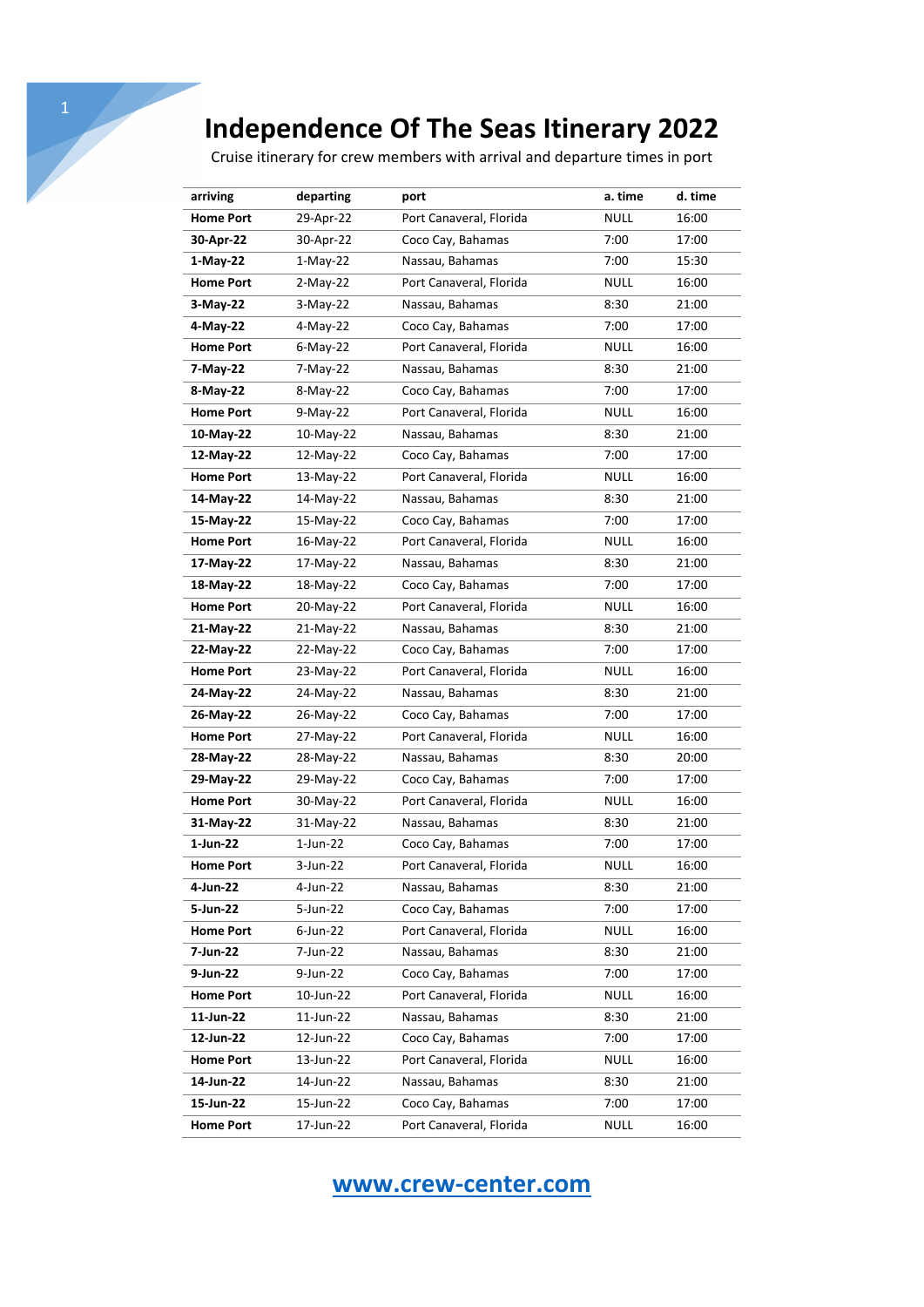Cruise itinerary for crew members with arrival and departure times in port

| 18-Jun-22        | 18-Jun-22   | Nassau, Bahamas         | 8:30        | 21:00 |
|------------------|-------------|-------------------------|-------------|-------|
| 19-Jun-22        | 19-Jun-22   | Coco Cay, Bahamas       | 7:00        | 17:00 |
| <b>Home Port</b> | 20-Jun-22   | Port Canaveral, Florida | <b>NULL</b> | 16:00 |
| 21-Jun-22        | 21-Jun-22   | Nassau, Bahamas         | 8:30        | 21:00 |
| 23-Jun-22        | 23-Jun-22   | Coco Cay, Bahamas       | 7:00        | 17:00 |
| <b>Home Port</b> | 24-Jun-22   | Port Canaveral, Florida | <b>NULL</b> | 16:00 |
| 25-Jun-22        | 25-Jun-22   | Nassau, Bahamas         | 8:30        | 21:00 |
| 26-Jun-22        | 26-Jun-22   | Coco Cay, Bahamas       | 7:00        | 17:00 |
| <b>Home Port</b> | 27-Jun-22   | Port Canaveral, Florida | <b>NULL</b> | 16:00 |
| 28-Jun-22        | 28-Jun-22   | Nassau, Bahamas         | 8:30        | 21:00 |
| 29-Jun-22        | 29-Jun-22   | Coco Cay, Bahamas       | 7:00        | 17:00 |
| <b>Home Port</b> | 1-Jul-22    | Port Canaveral, Florida | <b>NULL</b> | 16:00 |
| 2-Jul-22         | 2-Jul-22    | Nassau, Bahamas         | 8:30        | 21:00 |
| 3-Jul-22         | 3-Jul-22    | Coco Cay, Bahamas       | 7:00        | 17:00 |
| <b>Home Port</b> | 4-Jul-22    | Port Canaveral, Florida | <b>NULL</b> | 16:00 |
| 5-Jul-22         | 5-Jul-22    | Nassau, Bahamas         | 9:00        | 18:00 |
| $6$ -Jul-22      | $6$ -Jul-22 | Coco Cay, Bahamas       | 7:00        | 17:00 |
| <b>Home Port</b> | 8-Jul-22    | Port Canaveral, Florida | <b>NULL</b> | 16:00 |
| 9-Jul-22         | 9-Jul-22    | Nassau, Bahamas         | 8:30        | 21:00 |
| 10-Jul-22        | 10-Jul-22   | Coco Cay, Bahamas       | 7:00        | 17:00 |
| <b>Home Port</b> | 11-Jul-22   | Port Canaveral, Florida | <b>NULL</b> | 16:00 |
| 12-Jul-22        | 12-Jul-22   | Nassau, Bahamas         | 9:00        | 18:00 |
| 13-Jul-22        | 13-Jul-22   | Coco Cay, Bahamas       | 7:00        | 17:00 |
| 14-Jul-22        | 14-Jul-22   | Freeport, Bahamas       | 9:00        | 18:00 |
| <b>Home Port</b> | 15-Jul-22   | Port Canaveral, Florida | <b>NULL</b> | 16:00 |
| 16-Jul-22        | 16-Jul-22   | Nassau, Bahamas         | 8:30        | 21:00 |
| 17-Jul-22        | 17-Jul-22   | Coco Cay, Bahamas       | 7:00        | 17:00 |
| <b>Home Port</b> | 18-Jul-22   | Port Canaveral, Florida | <b>NULL</b> | 16:00 |
| 19-Jul-22        | 19-Jul-22   | Nassau, Bahamas         | 9:00        | 18:00 |
| 20-Jul-22        | 20-Jul-22   | Coco Cay, Bahamas       | 7:00        | 17:00 |
| 21-Jul-22        | 21-Jul-22   | Freeport, Bahamas       | 9:00        | 18:00 |
| <b>Home Port</b> | 22-Jul-22   | Port Canaveral, Florida | <b>NULL</b> | 16:00 |
| 23-Jul-22        | 23-Jul-22   | Nassau, Bahamas         | 8:30        | 21:00 |
| 24-Jul-22        | 24-Jul-22   | Coco Cay, Bahamas       | 7:00        | 17:00 |
| <b>Home Port</b> | 25-Jul-22   | Port Canaveral, Florida | <b>NULL</b> | 16:00 |
| 26-Jul-22        | 26-Jul-22   | Nassau, Bahamas         | 9:00        | 18:00 |
| 27-Jul-22        | 27-Jul-22   | Coco Cay, Bahamas       | 7:00        | 17:00 |
| 28-Jul-22        | 28-Jul-22   | Freeport, Bahamas       | 9:00        | 18:00 |
| <b>Home Port</b> | 29-Jul-22   | Port Canaveral, Florida | <b>NULL</b> | 16:00 |
| 30-Jul-22        | 30-Jul-22   | Nassau, Bahamas         | 8:30        | 21:00 |
| 31-Jul-22        | 31-Jul-22   | Coco Cay, Bahamas       | 7:00        | 17:00 |
| <b>Home Port</b> | 1-Aug-22    | Port Canaveral, Florida | <b>NULL</b> | 16:00 |
| 2-Aug-22         | 2-Aug-22    | Freeport, Bahamas       | 9:00        | 17:00 |
| 3-Aug-22         | 3-Aug-22    | Nassau, Bahamas         | 8:00        | 18:00 |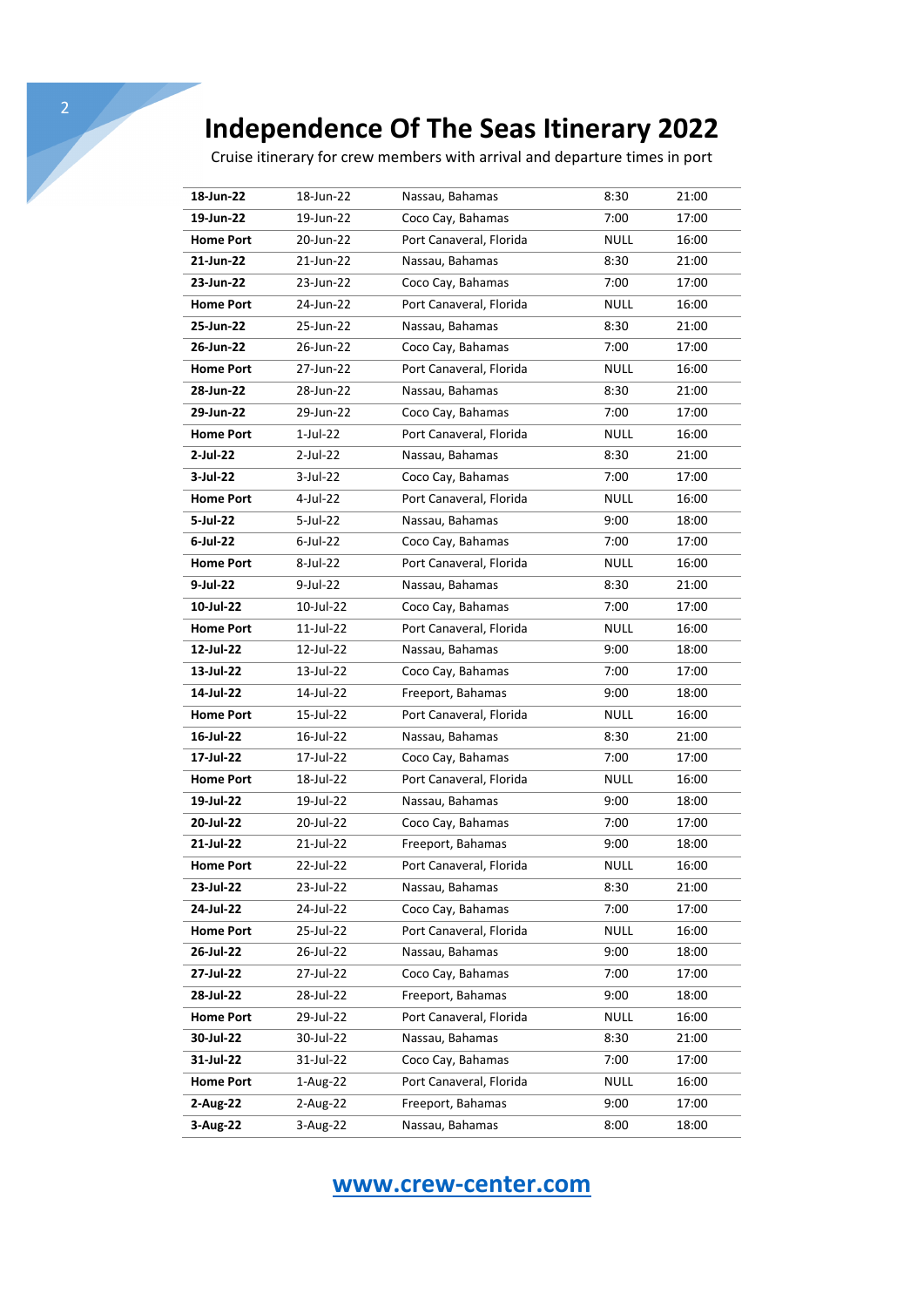Cruise itinerary for crew members with arrival and departure times in port

| 4-Aug-22         | 4-Aug-22   | Coco Cay, Bahamas       | 7:00        | 17:00 |
|------------------|------------|-------------------------|-------------|-------|
| <b>Home Port</b> | 5-Aug-22   | Port Canaveral, Florida | <b>NULL</b> | 16:00 |
| 6-Aug-22         | 6-Aug-22   | Nassau, Bahamas         | 8:30        | 21:00 |
| 7-Aug-22         | 7-Aug-22   | Coco Cay, Bahamas       | 7:00        | 17:00 |
| <b>Home Port</b> | 8-Aug-22   | Port Canaveral, Florida | <b>NULL</b> | 16:00 |
| 9-Aug-22         | 9-Aug-22   | Nassau, Bahamas         | 9:00        | 18:00 |
| 10-Aug-22        | 10-Aug-22  | Coco Cay, Bahamas       | 7:00        | 17:00 |
| 11-Aug-22        | 11-Aug-22  | Freeport, Bahamas       | 9:00        | 18:00 |
| <b>Home Port</b> | 12-Aug-22  | Port Canaveral, Florida | <b>NULL</b> | 16:00 |
| 13-Aug-22        | 13-Aug-22  | Nassau, Bahamas         | 8:30        | 21:00 |
| 14-Aug-22        | 14-Aug-22  | Coco Cay, Bahamas       | 7:00        | 17:00 |
| <b>Home Port</b> | 15-Aug-22  | Port Canaveral, Florida | <b>NULL</b> | 16:00 |
| 16-Aug-22        | 16-Aug-22  | Freeport, Bahamas       | 9:00        | 17:00 |
| 17-Aug-22        | 17-Aug-22  | Nassau, Bahamas         | 8:00        | 18:00 |
| 18-Aug-22        | 18-Aug-22  | Coco Cay, Bahamas       | 7:00        | 17:00 |
| <b>Home Port</b> | 19-Aug-22  | Port Canaveral, Florida | <b>NULL</b> | 16:00 |
| 20-Aug-22        | 20-Aug-22  | Nassau, Bahamas         | 8:30        | 21:00 |
| 21-Aug-22        | 21-Aug-22  | Coco Cay, Bahamas       | 7:00        | 17:00 |
| <b>Home Port</b> | 22-Aug-22  | Port Canaveral, Florida | <b>NULL</b> | 16:00 |
| 23-Aug-22        | 23-Aug-22  | Nassau, Bahamas         | 9:00        | 18:00 |
| 24-Aug-22        | 24-Aug-22  | Coco Cay, Bahamas       | 7:00        | 17:00 |
| 25-Aug-22        | 25-Aug-22  | Freeport, Bahamas       | 9:00        | 18:00 |
| <b>Home Port</b> | 26-Aug-22  | Port Canaveral, Florida | <b>NULL</b> | 16:00 |
| 27-Aug-22        | 27-Aug-22  | Nassau, Bahamas         | 8:30        | 21:00 |
| 28-Aug-22        | 28-Aug-22  | Coco Cay, Bahamas       | 7:00        | 17:00 |
| <b>Home Port</b> | 29-Aug-22  | Port Canaveral, Florida | <b>NULL</b> | 16:00 |
| 30-Aug-22        | 30-Aug-22  | Freeport, Bahamas       | 9:00        | 17:00 |
| 31-Aug-22        | 31-Aug-22  | Nassau, Bahamas         | 8:00        | 18:00 |
| $1-Sep-22$       | $1-Sep-22$ | Coco Cay, Bahamas       | 7:00        | 17:00 |
| <b>Home Port</b> | 2-Sep-22   | Port Canaveral, Florida | <b>NULL</b> | 16:00 |
| 3-Sep-22         | 3-Sep-22   | Nassau, Bahamas         | 8:30        | 21:00 |
| 4-Sep-22         | 4-Sep-22   | Coco Cay, Bahamas       | 7:00        | 17:00 |
| <b>Home Port</b> | 5-Sep-22   | Port Canaveral, Florida | NULL        | 16:00 |
| $6-Sep-22$       | 6-Sep-22   | Nassau, Bahamas         | 9:00        | 18:00 |
| 7-Sep-22         | 7-Sep-22   | Coco Cay, Bahamas       | 7:00        | 17:00 |
| 8-Sep-22         | 8-Sep-22   | Freeport, Bahamas       | 9:00        | 18:00 |
| <b>Home Port</b> | 9-Sep-22   | Port Canaveral, Florida | <b>NULL</b> | 16:00 |
| 10-Sep-22        | 10-Sep-22  | Nassau, Bahamas         | 8:30        | 21:00 |
| 11-Sep-22        | 11-Sep-22  | Coco Cay, Bahamas       | 7:00        | 17:00 |
| <b>Home Port</b> | 12-Sep-22  | Port Canaveral, Florida | <b>NULL</b> | 16:00 |
| 13-Sep-22        | 13-Sep-22  | Nassau, Bahamas         | 9:00        | 18:00 |
| 14-Sep-22        | 14-Sep-22  | Coco Cay, Bahamas       | 7:00        | 17:00 |
| 15-Sep-22        | 15-Sep-22  | Freeport, Bahamas       | 9:00        | 18:00 |
| <b>Home Port</b> | 16-Sep-22  | Port Canaveral, Florida | <b>NULL</b> | 16:00 |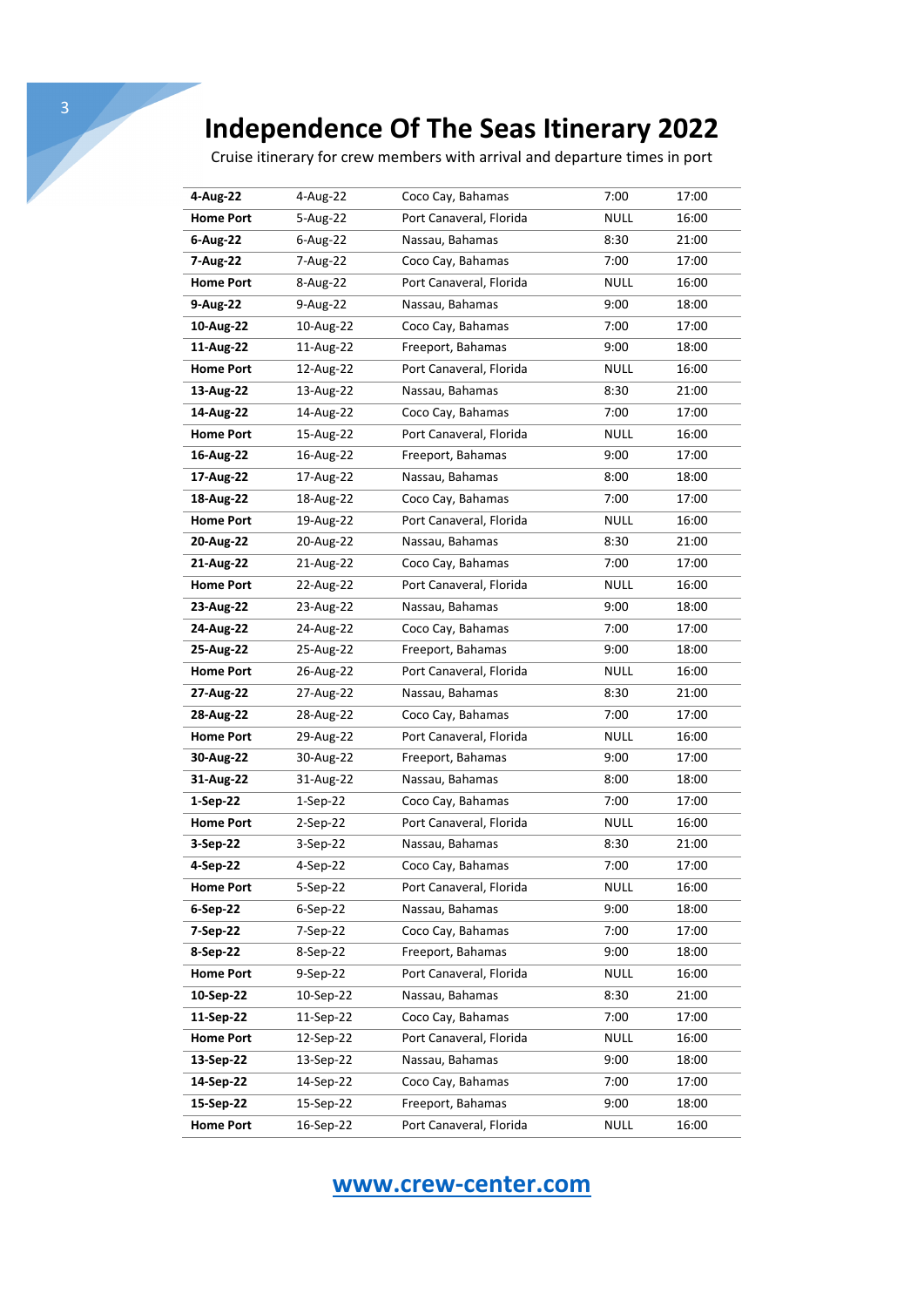4

Cruise itinerary for crew members with arrival and departure times in port

| 17-Sep-22        | 17-Sep-22 | Nassau, Bahamas         | 8:30        | 21:00 |
|------------------|-----------|-------------------------|-------------|-------|
| 18-Sep-22        | 18-Sep-22 | Coco Cay, Bahamas       | 7:00        | 17:00 |
| <b>Home Port</b> | 19-Sep-22 | Port Canaveral, Florida | <b>NULL</b> | 16:00 |
| 20-Sep-22        | 20-Sep-22 | Nassau, Bahamas         | 9:00        | 18:00 |
| 21-Sep-22        | 21-Sep-22 | Coco Cay, Bahamas       | 7:00        | 17:00 |
| 22-Sep-22        | 22-Sep-22 | Freeport, Bahamas       | 9:00        | 18:00 |
| <b>Home Port</b> | 23-Sep-22 | Port Canaveral, Florida | <b>NULL</b> | 16:00 |
| 24-Sep-22        | 24-Sep-22 | Nassau, Bahamas         | 8:30        | 21:00 |
| 25-Sep-22        | 25-Sep-22 | Coco Cay, Bahamas       | 7:00        | 17:00 |
| <b>Home Port</b> | 26-Sep-22 | Port Canaveral, Florida | <b>NULL</b> | 16:00 |
| 27-Sep-22        | 27-Sep-22 | Nassau, Bahamas         | 8:30        | 21:00 |
| 29-Sep-22        | 29-Sep-22 | Coco Cay, Bahamas       | 7:00        | 17:00 |
| <b>Home Port</b> | 30-Sep-22 | Port Canaveral, Florida | <b>NULL</b> | 16:00 |
| 1-Oct-22         | 1-Oct-22  | Nassau, Bahamas         | 8:30        | 21:00 |
| 2-Oct-22         | 2-Oct-22  | Coco Cay, Bahamas       | 7:00        | 17:00 |
| <b>Home Port</b> | 3-Oct-22  | Port Canaveral, Florida | <b>NULL</b> | 16:00 |
| 4-Oct-22         | 4-Oct-22  | Nassau, Bahamas         | 9:00        | 18:00 |
| 5-Oct-22         | 5-Oct-22  | Coco Cay, Bahamas       | 7:00        | 17:00 |
| 6-Oct-22         | 6-Oct-22  | Freeport, Bahamas       | 9:00        | 18:00 |
| <b>Home Port</b> | 7-Oct-22  | Port Canaveral, Florida | <b>NULL</b> | 16:00 |
| 8-Oct-22         | 8-Oct-22  | Nassau, Bahamas         | 8:30        | 21:00 |
| 9-Oct-22         | 9-Oct-22  | Coco Cay, Bahamas       | 7:00        | 17:00 |
| <b>Home Port</b> | 10-Oct-22 | Port Canaveral, Florida | <b>NULL</b> | 16:00 |
| 11-Oct-22        | 11-Oct-22 | Freeport, Bahamas       | 9:00        | 18:00 |
| 12-Oct-22        | 12-Oct-22 | Coco Cay, Bahamas       | 7:00        | 17:00 |
| 13-Oct-22        | 13-Oct-22 | Nassau, Bahamas         | 7:00        | 15:00 |
| <b>Home Port</b> | 14-Oct-22 | Port Canaveral, Florida | <b>NULL</b> | 16:00 |
| 15-Oct-22        | 15-Oct-22 | Nassau, Bahamas         | 8:30        | 21:00 |
| 16-Oct-22        | 16-Oct-22 | Coco Cay, Bahamas       | 7:00        | 17:00 |
| <b>Home Port</b> | 17-Oct-22 | Port Canaveral, Florida | <b>NULL</b> | 16:00 |
| 18-Oct-22        | 18-Oct-22 | Nassau, Bahamas         | 9:00        | 18:00 |
| 19-Oct-22        | 19-Oct-22 | Coco Cay, Bahamas       | 7:00        | 17:00 |
| 20-Oct-22        | 20-Oct-22 | Freeport, Bahamas       | 9:00        | 18:00 |
| <b>Home Port</b> | 21-Oct-22 | Port Canaveral, Florida | <b>NULL</b> | 16:00 |
| 22-Oct-22        | 22-Oct-22 | Nassau, Bahamas         | 8:30        | 21:00 |
| 23-Oct-22        | 23-Oct-22 | Coco Cay, Bahamas       | 7:00        | 17:00 |
| <b>Home Port</b> | 24-Oct-22 | Port Canaveral, Florida | <b>NULL</b> | 16:00 |
| 25-Oct-22        | 25-Oct-22 | Freeport, Bahamas       | 9:00        | 17:00 |
| 26-Oct-22        | 26-Oct-22 | Nassau, Bahamas         | 8:00        | 18:00 |
| 27-Oct-22        | 27-Oct-22 | Coco Cay, Bahamas       | 7:00        | 17:00 |
| <b>Home Port</b> | 28-Oct-22 | Port Canaveral, Florida | <b>NULL</b> | 16:00 |
| 29-Oct-22        | 29-Oct-22 | Nassau, Bahamas         | 8:30        | 21:00 |
| 30-Oct-22        | 30-Oct-22 | Coco Cay, Bahamas       | 7:00        | 17:00 |
| <b>Home Port</b> | 31-Oct-22 | Port Canaveral, Florida | <b>NULL</b> | 16:00 |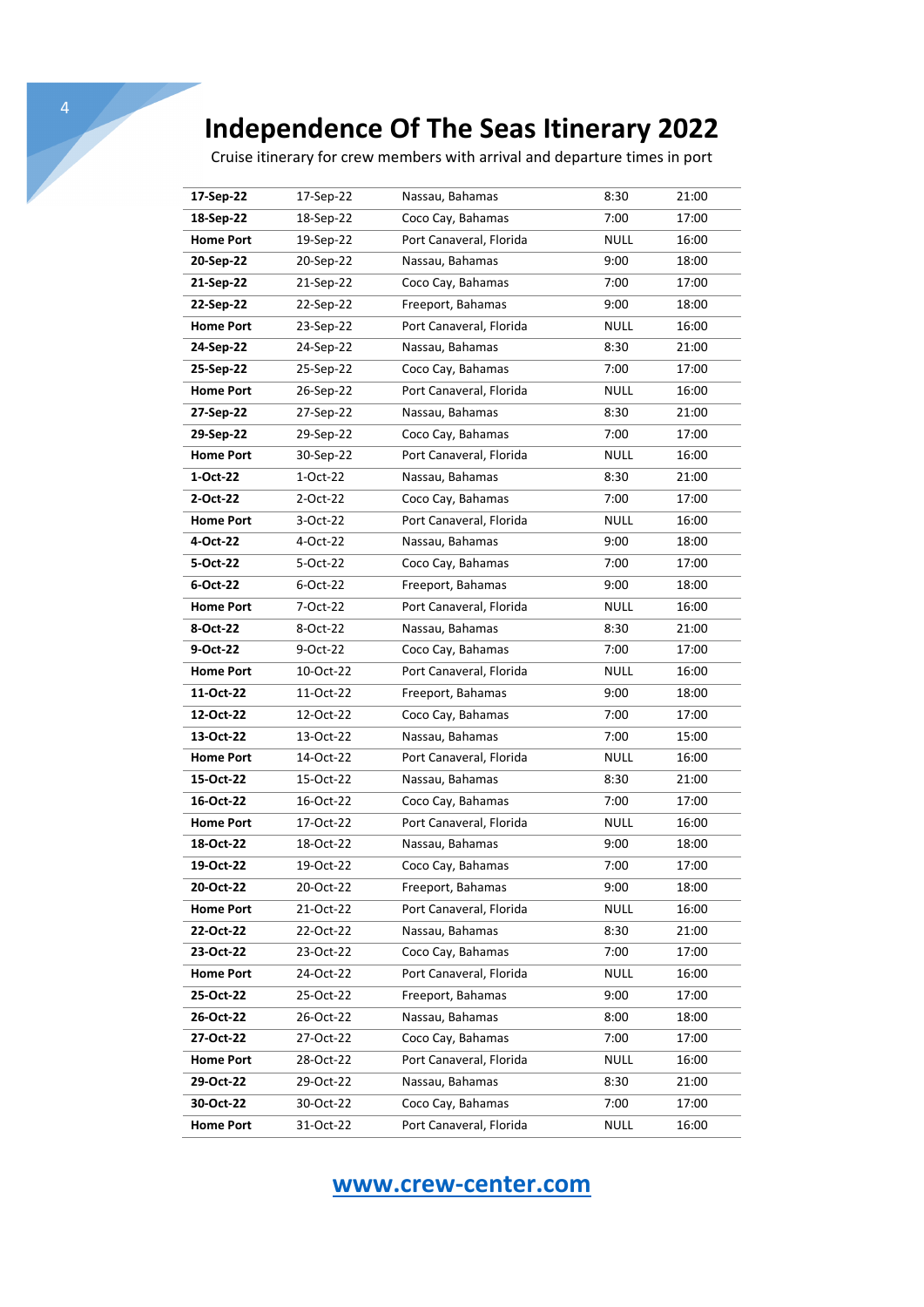Cruise itinerary for crew members with arrival and departure times in port

| 1-Nov-22         | $1-Nov-22$ | Freeport, Bahamas       | 9:00        | 17:00 |
|------------------|------------|-------------------------|-------------|-------|
| 2-Nov-22         | 2-Nov-22   | Nassau, Bahamas         | 8:00        | 18:00 |
| 3-Nov-22         | 3-Nov-22   | Coco Cay, Bahamas       | 7:00        | 17:00 |
| <b>Home Port</b> | 4-Nov-22   | Port Canaveral, Florida | <b>NULL</b> | 16:00 |
| 5-Nov-22         | 5-Nov-22   | Nassau, Bahamas         | 8:30        | 21:00 |
| 6-Nov-22         | 6-Nov-22   | Coco Cay, Bahamas       | 7:00        | 17:00 |
| <b>Home Port</b> | 7-Nov-22   | Port Canaveral, Florida | <b>NULL</b> | 16:00 |
| 8-Nov-22         | 8-Nov-22   | Nassau, Bahamas         | 9:00        | 18:00 |
| 9-Nov-22         | 9-Nov-22   | Coco Cay, Bahamas       | 7:00        | 17:00 |
| 10-Nov-22        | 10-Nov-22  | Freeport, Bahamas       | 9:00        | 18:00 |
| <b>Home Port</b> | 11-Nov-22  | Port Canaveral, Florida | <b>NULL</b> | 16:00 |
| 12-Nov-22        | 12-Nov-22  | Nassau, Bahamas         | 8:30        | 21:00 |
| 13-Nov-22        | 13-Nov-22  | Coco Cay, Bahamas       | 7:00        | 17:00 |
| <b>Home Port</b> | 14-Nov-22  | Port Canaveral, Florida | <b>NULL</b> | 16:00 |
| 16-Nov-22        | 16-Nov-22  | Nassau, Bahamas         | 9:00        | 18:00 |
| 17-Nov-22        | 17-Nov-22  | Coco Cay, Bahamas       | 7:00        | 17:00 |
| <b>Home Port</b> | 18-Nov-22  | Port Canaveral, Florida | <b>NULL</b> | 16:00 |
| 19-Nov-22        | 19-Nov-22  | Nassau, Bahamas         | 8:30        | 21:00 |
| 20-Nov-22        | 20-Nov-22  | Coco Cay, Bahamas       | 7:00        | 17:00 |
| <b>Home Port</b> | 21-Nov-22  | Port Canaveral, Florida | <b>NULL</b> | 16:00 |
| 22-Nov-22        | 22-Nov-22  | Nassau, Bahamas         | 9:00        | 18:00 |
| 23-Nov-22        | 23-Nov-22  | Coco Cay, Bahamas       | 7:00        | 17:00 |
| 24-Nov-22        | 24-Nov-22  | Freeport, Bahamas       | 9:00        | 18:00 |
| <b>Home Port</b> | 25-Nov-22  | Port Canaveral, Florida | <b>NULL</b> | 16:00 |
| 26-Nov-22        | 26-Nov-22  | Nassau, Bahamas         | 8:30        | 21:00 |
| 27-Nov-22        | 27-Nov-22  | Coco Cay, Bahamas       | 7:00        | 17:00 |
| <b>Home Port</b> | 28-Nov-22  | Port Canaveral, Florida | <b>NULL</b> | 16:00 |
| 29-Nov-22        | 29-Nov-22  | Nassau, Bahamas         | 9:00        | 18:00 |
| 30-Nov-22        | 30-Nov-22  | Coco Cay, Bahamas       | 7:00        | 17:00 |
| 1-Dec-22         | 1-Dec-22   | Freeport, Bahamas       | 9:00        | 18:00 |
| <b>Home Port</b> | 2-Dec-22   | Port Canaveral, Florida | <b>NULL</b> | 16:00 |
| 3-Dec-22         | 3-Dec-22   | Nassau, Bahamas         | 8:30        | 21:00 |
| 4-Dec-22         | 4-Dec-22   | Coco Cay, Bahamas       | 7:00        | 17:00 |
| <b>Home Port</b> | 5-Dec-22   | Port Canaveral, Florida | <b>NULL</b> | 16:00 |
| 6-Dec-22         | 6-Dec-22   | Nassau, Bahamas         | 9:00        | 18:00 |
| 7-Dec-22         | 7-Dec-22   | Coco Cay, Bahamas       | 7:00        | 17:00 |
| 8-Dec-22         | 8-Dec-22   | Freeport, Bahamas       | 9:00        | 18:00 |
| <b>Home Port</b> | 8-Dec-22   | Port Canaveral, Florida | <b>NULL</b> | 16:00 |
| 9-Dec-22         | 9-Dec-22   | Nassau, Bahamas         | 9:00        | 20:00 |
| 11-Dec-22        | 11-Dec-22  | Coco Cay, Bahamas       | 7:00        | 17:00 |
| <b>Home Port</b> | 12-Dec-22  | Port Canaveral, Florida | <b>NULL</b> | 16:00 |
| 13-Dec-22        | 13-Dec-22  | Freeport, Bahamas       | 9:00        | 17:00 |
| 14-Dec-22        | 14-Dec-22  | Nassau, Bahamas         | 8:00        | 18:00 |
| 15-Dec-22        | 15-Dec-22  | Coco Cay, Bahamas       | 7:00        | 17:00 |